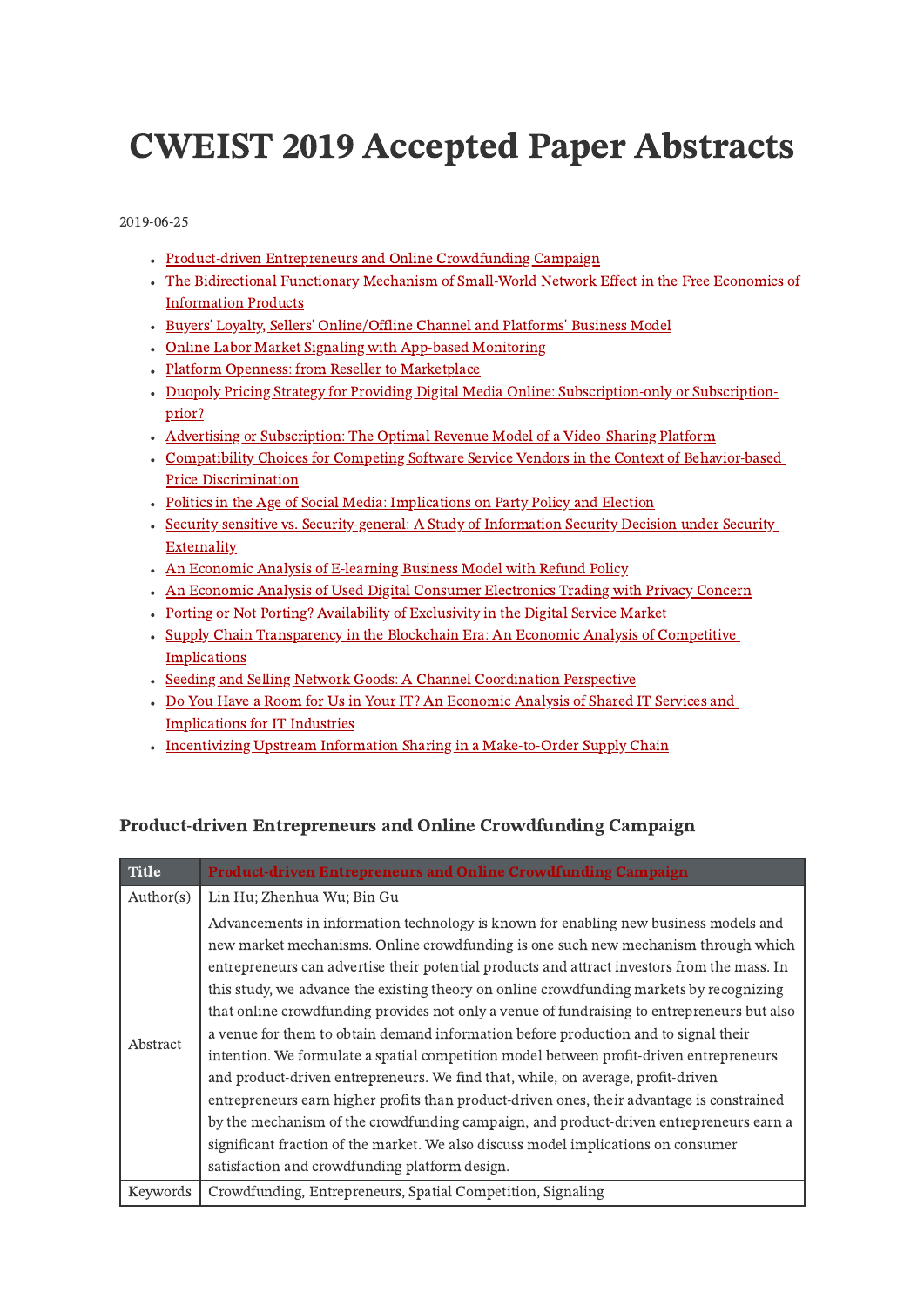<span id="page-1-0"></span>The Bidirectional Functionary Mechanism of Small-World Network Effect in the Free Economics of Information Products

| <b>Title</b> | The Bidirectional Functionary Mechanism of Small-World Network Effect in the<br><b>Free Economics of Information Products</b>                                                                                                                                                                                                                                                                                                                                                                                                                                                                                                                                                                                                                                                                                                                                                                                                                                                                                                                                                                                                                                                                                                                  |
|--------------|------------------------------------------------------------------------------------------------------------------------------------------------------------------------------------------------------------------------------------------------------------------------------------------------------------------------------------------------------------------------------------------------------------------------------------------------------------------------------------------------------------------------------------------------------------------------------------------------------------------------------------------------------------------------------------------------------------------------------------------------------------------------------------------------------------------------------------------------------------------------------------------------------------------------------------------------------------------------------------------------------------------------------------------------------------------------------------------------------------------------------------------------------------------------------------------------------------------------------------------------|
| Author(s)    | Wei Li                                                                                                                                                                                                                                                                                                                                                                                                                                                                                                                                                                                                                                                                                                                                                                                                                                                                                                                                                                                                                                                                                                                                                                                                                                         |
| Abstract     | "Freemium" is a popular business model adopted by the vendors of information products,<br>and this business model arouses extensive attention in the academia. The existing works<br>commonly explore the business model from the perspective of network effect; however,<br>these works lack the attention to the small-world features of network effect. In order to<br>explore the functionary mechanism of the small-world feature in network effect, the current<br>work presents a two-period optimized decision model of monopolist. The decision model is<br>in connection with freemium and incorporating with the small-world feature of network<br>effect. The decision model is solved using Lagrangian function. The comparative static<br>analysis shows that the small-world network effect has bidirectional impact: if the<br>integrating network effect caused by strong and weak relationship group is sufficiently high<br>(or the small-world feature of the user group is strong), the user group network exerts a<br>positive effect; otherwise, the user group network exerts a negative effect. The conclusions<br>enrich the understanding on the operation of Internet enterprises in the academia and<br>industry. |
| Keywords     | Small-World Network effect, Freemium, information products, business model                                                                                                                                                                                                                                                                                                                                                                                                                                                                                                                                                                                                                                                                                                                                                                                                                                                                                                                                                                                                                                                                                                                                                                     |

#### <span id="page-1-1"></span>Buyers' Loyalty, Sellers' Online/Offline Channel and Platforms' Business Model

Title Buyers' Loyalty, Sellers' Online/Offline Channel and Platforms' Business Model

| Author(s) | Yonghong Sun                                                                                     |
|-----------|--------------------------------------------------------------------------------------------------|
|           | In this paper, we examine why a two-sided platform sets prices to attract full participation of  |
|           | both buyers and sellers in a homogeneous product market. The platform undoubtedly                |
|           | welcomes full participation of buyers because this implies that all transactions would take      |
|           | place via the platform. However, Full participation of sellers intensifies competition           |
|           | between them and therefore adversely affects their profits. This might be detrimental to the     |
| Abstract  | platform that needs to extract revenue from sellers. Given that buyers are heterogeneous         |
|           | (loyal VS. disloyal) and sellers set different prices for their online and offline channels. We  |
|           | build a game theoretic model to formulate the interactions between the platform, buyers          |
|           | and sellers. We find that full participation of buyers and sellers is the most profitable to and |
|           | attainable by the platform. The existence of loyal buyers softens sellers' competition even if   |
|           | they all advertise on the platform. This makes it profitable for the platform to induce all      |
|           | sellers to participate.                                                                          |
| Keywords  | Two-sided platform, Two-sided pricing, Price dispersion, Buyer loyalty                           |

#### Online Labor Market Signaling with App-based Monitoring

<span id="page-1-2"></span>

| Title | <b>Online Labor Market Signaling with App-based Monitoring</b> |
|-------|----------------------------------------------------------------|
|       | Author(s) Zhenhua Wu; Chen Liang; Bin Gu                       |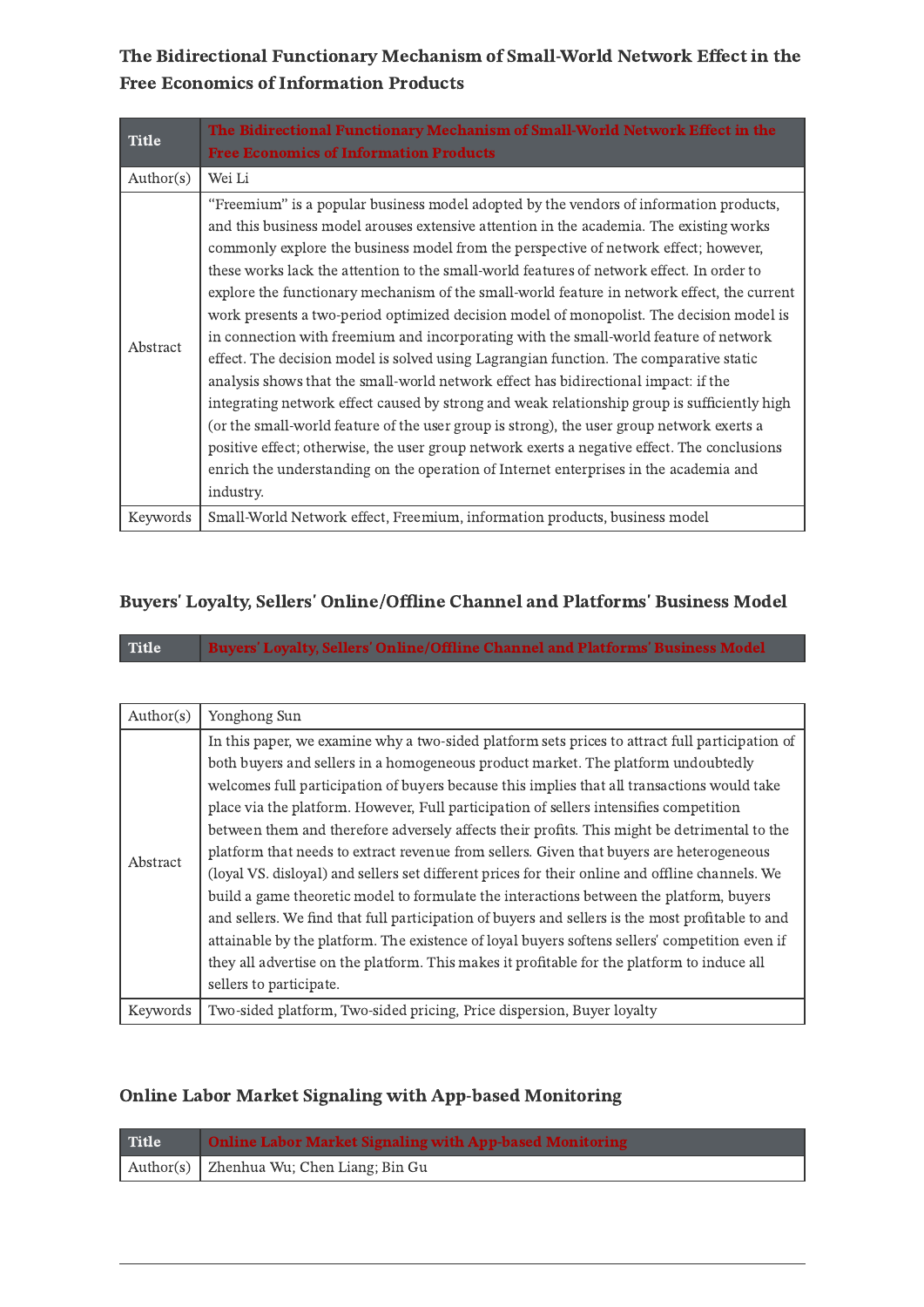| <b>Title</b> | <b>Online Labor Market Signaling with App-based Monitoring</b>                                                                                                                                                                                                                                                                                                                                                                                                                                                                                                                                                                                                                                                                                              |
|--------------|-------------------------------------------------------------------------------------------------------------------------------------------------------------------------------------------------------------------------------------------------------------------------------------------------------------------------------------------------------------------------------------------------------------------------------------------------------------------------------------------------------------------------------------------------------------------------------------------------------------------------------------------------------------------------------------------------------------------------------------------------------------|
| Abstract     | App-based monitoring provides employers with detailed information on contractors' work<br>progress and effort level. We extend the existing theory on monitoring by explicitly<br>recognizing that app-based monitoring provides a new signaling opportunity to contractors<br>as they are aware that employers can observe their behavior. In our new signaling model: 1)<br>Online contractors can signal their types through wage quotes and/or effort level, given that<br>the app-based online monitoring can perfectly reveal contractor's effort level; 2) The<br>employer infers contractor's type from both wage quotes and observed effort level and<br>disseminates the information in the online labor market. We find, in some cases, the high |
|              | ability contractor proposes zero wage and the first best effort level to signal his ability.<br>Besides, under certain conditions, the market outcome could reach the first best. However,<br>the monitoring might distort the labor supply by incentivizing an effort level higher than<br>the first best case.                                                                                                                                                                                                                                                                                                                                                                                                                                            |
| Keywords     | asymmetric information, online labor market, signaling, app-enabled monitoring                                                                                                                                                                                                                                                                                                                                                                                                                                                                                                                                                                                                                                                                              |

### <span id="page-2-0"></span>Platform Openness: from Reseller to Marketplace

| <b>Title</b> | <b>Platform Openness: from Reseller to Marketplace</b>                                           |
|--------------|--------------------------------------------------------------------------------------------------|
| Author(s)    | Yonghong Sun                                                                                     |
|              | We examine why an online retailer which just resells goods previously opens its platform to      |
|              | third-party (3P) sellers and why 3P sellers have incentive to join the retailer's platform. In   |
|              | recent years, several big online retailers choose to open their retailing channel to 3P sellers, |
|              | such as Amazon in 2001, JD.com in 2010 etc. In this paper, we develop a game-theoretic           |
|              | model to formulate the strategic interaction between an online retailer and a 3P seller who      |
| Abstract     | are selling an identical product in the market. We find that the game rule is changed by         |
|              | openness. By charging the proper rent and commissions, the opener can always induce the          |
|              | other party to join, and then soften their price competition. In particular, the opener has      |
|              | more control over the other party's retailing price through charging the commission.             |
|              | Certainly, the one party having value advantage will take the role of the opener since only in   |
|              | this case the benefits of openness and cooperation for two parties can be maximized.             |
|              | Second, consumers are provided with one more channel to purchase by openness, but they           |
|              | are hurt since they have to pay a higher price than before openness. Third, the effect of the    |
|              | retailer's openness on social welfare depends on two factors. The positive one is the            |
|              | reduction in mismatch between consumers taste and different channels location. The               |
|              | negative one is the gross utility loss due to that some consumers switch their purchase from     |
|              | the retailer to the off-platform channel of the 3P seller.                                       |
| Keywords     | openness, third-party sellers, channel competition, marketplace                                  |

## <span id="page-2-1"></span>Duopoly Pricing Strategy for Providing Digital Media Online: Subscription-only or Subscription-prior?

| <b>Title</b> | Duopoly Pricing Strategy for Providing Digital Media Online: Subscription-only or<br><b>Subscription-prior?</b> |
|--------------|-----------------------------------------------------------------------------------------------------------------|
| Author(s)    | Jingpei Ma; Wenli Li                                                                                            |
|              | Many online media platforms offer prior content to subscribers, and also offer it for free                      |
|              | with ads after a "windowing" period. While the delay-ad-sponsored service has the                               |
|              | advantage of building up a broader consumer base and adds an additional way for platforms                       |
|              | to make profits. However, it may also result in cannibalization of partial demand. This paper                   |
|              | adopts a game theoretical approach to examine the impact of delay-ad-sponsored offering                         |
|              | on the competition between two platforms. The platform can either offer a subscription-                         |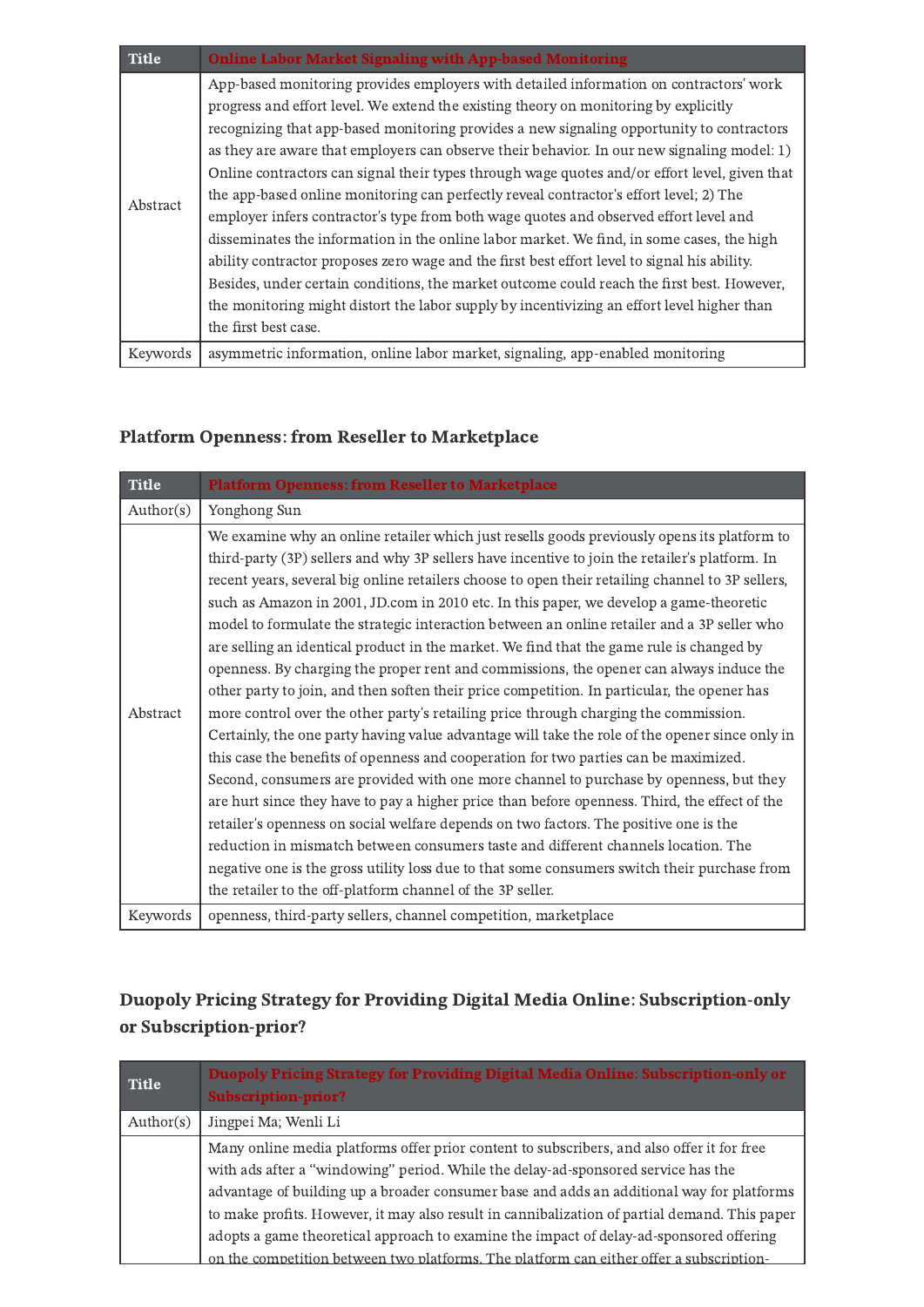| Title <sup>act</sup> | Duopoly Ericing Strategy for Providing Digital Media Opline Subscription and Leone            |
|----------------------|-----------------------------------------------------------------------------------------------|
|                      | <b>Subscription priors</b> and present conditions under which the subscription-prior strategy |
|                      | outperforms the subscription-only strategy. We will find how the length of "windowing"        |
|                      | period impact the platforms' offering decisions and the equilibrium solutions. This study     |
|                      | contributes to understanding the behavior of delay-ad-sponsored offering in a duopoly         |
|                      | setting. Our findings also provide insights on how to design the length of "windowing"        |
|                      | period to make effective offering decisions.                                                  |
| Keywords             | digital media platform, subscription fee, delay-ad-sponsored service, windowing period        |

## <span id="page-3-0"></span>Advertising or Subscription: The Optimal Revenue Model of a Video-Sharing Platform

| <b>Title</b> | Advertising or Subscription: The Optimal Revenue Model of a Video-Sharing<br><b>Platform</b>                                                                                                                                                                                                                                                                                                                                                                                                                                                                                                                                                                                                                                                                                                                                                                                                                                                                                                                                                                                                                                                                                                                                                                                                                                                                                                                                                                                                                                                                                                                 |
|--------------|--------------------------------------------------------------------------------------------------------------------------------------------------------------------------------------------------------------------------------------------------------------------------------------------------------------------------------------------------------------------------------------------------------------------------------------------------------------------------------------------------------------------------------------------------------------------------------------------------------------------------------------------------------------------------------------------------------------------------------------------------------------------------------------------------------------------------------------------------------------------------------------------------------------------------------------------------------------------------------------------------------------------------------------------------------------------------------------------------------------------------------------------------------------------------------------------------------------------------------------------------------------------------------------------------------------------------------------------------------------------------------------------------------------------------------------------------------------------------------------------------------------------------------------------------------------------------------------------------------------|
| Author(s)    | Yu Wang; Jie Zhang; Minqiang Li                                                                                                                                                                                                                                                                                                                                                                                                                                                                                                                                                                                                                                                                                                                                                                                                                                                                                                                                                                                                                                                                                                                                                                                                                                                                                                                                                                                                                                                                                                                                                                              |
| Abstract     | We examine a profit-maximizing video-sharing platform that considers adopting the<br>revenue model: an advertising-supported model, a subscription model, or a hybrid one.<br>Under the advertising model, viewers watch videos for free but have to bear with ads; while<br>under the subscription model, viewers watch ad-free videos for a subscription fee. We build<br>a game-theoretical model to consider how the chosen revenue model affects the platform<br>owner's profit, each video provider's profit, each viewer's utility and the social welfare. We<br>find that the platform owner may use one of the three revenue models when the ad-related<br>quality loss is moderate, depending on the ad revenue rate. He chooses either the pure<br>subscription or the pure advertising model when the ad-related quality loss is low, and<br>always adopts the hybrid model when the ad-related quality loss is high. Besides, the pure<br>subscription model may only be used when the marginal-quality production cost is low. We<br>also find that the platform owner's above optimal revenue model selection is socially<br>optimal in many situations. Each video provider's profit is maximized under the pure<br>subscription model, and his profit may increase with the marginal-quality production cost.<br>Each viewer has a weakly higher utility under the hybrid model than that under the pure<br>advertising model, and her utility may be maximized under the pure subscription model<br>when the ad revenue rate and the ad-related quality loss are both small or both large. |
| Keywords     | Advertising revenue model, Subscription revenue model, Hybrid revenue model, Video-<br>sharing platform, Two-sided platform                                                                                                                                                                                                                                                                                                                                                                                                                                                                                                                                                                                                                                                                                                                                                                                                                                                                                                                                                                                                                                                                                                                                                                                                                                                                                                                                                                                                                                                                                  |

#### <span id="page-3-1"></span>Compatibility Choices for Competing Software Service Vendors in the Context of Behavior-based Price Discrimination

| <b>Title</b> | <b>Compatibility Choices for Competing Software Service Vendors in the Context of</b><br><b>Behavior-based Price Discrimination</b>                                                                                                                                                                                                                                                                                                                                                                                                                                                                                                                                                                                                                                                                                                                                               |
|--------------|-----------------------------------------------------------------------------------------------------------------------------------------------------------------------------------------------------------------------------------------------------------------------------------------------------------------------------------------------------------------------------------------------------------------------------------------------------------------------------------------------------------------------------------------------------------------------------------------------------------------------------------------------------------------------------------------------------------------------------------------------------------------------------------------------------------------------------------------------------------------------------------|
| Author(s)    | Yu Wang; Jie Zhang; Minqiang Li                                                                                                                                                                                                                                                                                                                                                                                                                                                                                                                                                                                                                                                                                                                                                                                                                                                   |
|              | This paper explores how competing Software-as-a-Service (SaaS) vendors make decisions on<br>compatibility (compatibility, unilateral compatibility, or incompatibility) in the context of<br>Behavior-based price discrimination (BBPD). The firms' relative efficiency which is defined<br>as the ratio of cost difference to quality difference and the switching cost play critical roles.<br>We find that both SaaS vendors tend to reward switchers under BBPD, but when unilateral<br>compatibility prevails and switching cost is high, the less efficient firm may reward its<br>repeat consumers. Interestingly, different pricing pattern may result in identical market<br>shares and identical pricing patterns may result in different market shares in period 1; and<br>the increase (decrease) of price may lead to the increase (decrease) of the market share of |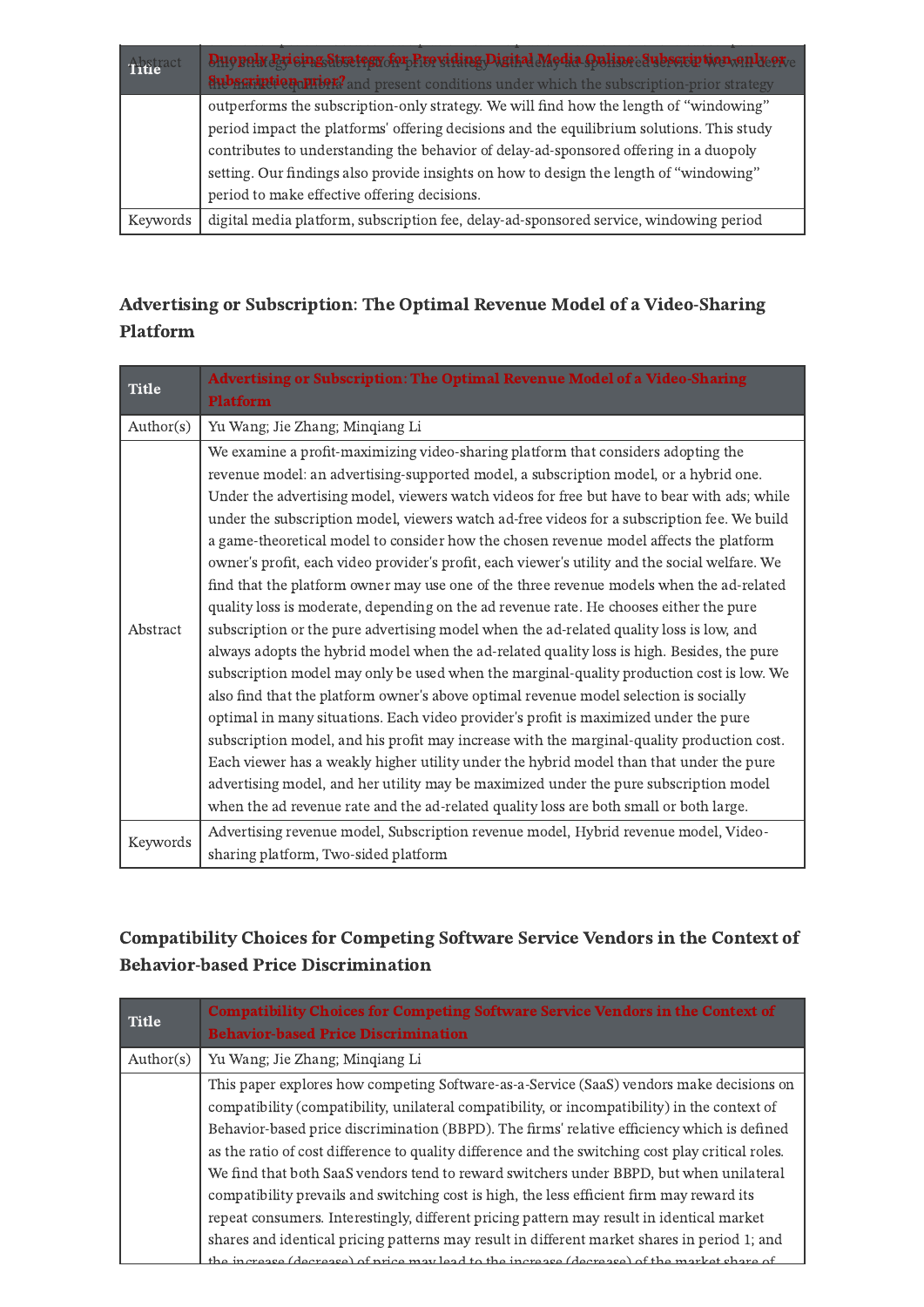| Abstract<br><b>Title</b> | Compatibility Choices for Competing Software Service Vendors in the Context of<br><b>Behavior-based Price Discrimination</b><br><b>Behavior-based Price Discrimination</b> when switching cost is high but incompatible |
|--------------------------|-------------------------------------------------------------------------------------------------------------------------------------------------------------------------------------------------------------------------|
|                          | when switching cost is low. When switching cost is moderate, the less efficient firm will be                                                                                                                            |
|                          | unilaterally compatible with its competitor, but not vice versa. Counterintuitively, when one                                                                                                                           |
|                          | firm's service efficiency is extremely high and switching cost is very low, the more efficient                                                                                                                          |
|                          | firm may be unilaterally compatible with the less efficient firm, and firms' respective                                                                                                                                 |
|                          | interests and social planner's interest can be aligned under these condition. Finally,                                                                                                                                  |
|                          | consumer surplus reaches the largest when firms are incompatible, while social welfare and                                                                                                                              |
|                          | industry profits reach the peak when firms are compatible or unilaterally compatible.                                                                                                                                   |
| Keywords                 | SaaS, Behavior-based price discrimination, Compatibility Decision, Switching cost, Service                                                                                                                              |
|                          | efficiency, Duopoly market                                                                                                                                                                                              |

#### <span id="page-4-0"></span>Politics in the Age of Social Media: Implications on Party Policy and Election

| <b>Title</b> | Politics in the Age of Social Media: Implications on Party Policy and Election                                                                                                                                                                                                                                                                                                                                                                                                                                                                                                                                                                                                                                                                                                                                                                                                                                        |
|--------------|-----------------------------------------------------------------------------------------------------------------------------------------------------------------------------------------------------------------------------------------------------------------------------------------------------------------------------------------------------------------------------------------------------------------------------------------------------------------------------------------------------------------------------------------------------------------------------------------------------------------------------------------------------------------------------------------------------------------------------------------------------------------------------------------------------------------------------------------------------------------------------------------------------------------------|
| Author(s)    | Chao Ding; Wael Jabr; Hong Guo                                                                                                                                                                                                                                                                                                                                                                                                                                                                                                                                                                                                                                                                                                                                                                                                                                                                                        |
| Abstract     | Social media adoption in the political discourse brought about radical changes. The shift set<br>in place by information technology resulted in a drastic increase in both the amount and<br>timeliness of the information that political parties could communicate to the voter base.<br>Using a game theoretical model, we analyze in this paper the impact of social media<br>adoption by political parties on their policy positions and chances to win elections. We show<br>that parties should balance between two countervailing effects of the policy positions they<br>adopt: the ideology effect resulting in polarization and the election effect resulting in<br>moderation. We also show that, counter to conventional wisdom, when parties use social<br>media as a communication channel to reach citizens, they moderate their policies and at the<br>same time enable citizens to be more informed. |
| Keywords     | Social Media, Political Party, Election, Electoral Competition, Ideology, Polarization,<br>Moderation                                                                                                                                                                                                                                                                                                                                                                                                                                                                                                                                                                                                                                                                                                                                                                                                                 |

### <span id="page-4-1"></span>Security-sensitive vs. Security-general: A Study of Information Security Decision under Security Externality

| Title                     | Security-sensitive vs. Security-general: A Study of Information Security Decision<br>under Security Externality |
|---------------------------|-----------------------------------------------------------------------------------------------------------------|
| Author(s) $\vert$ Yong Wu |                                                                                                                 |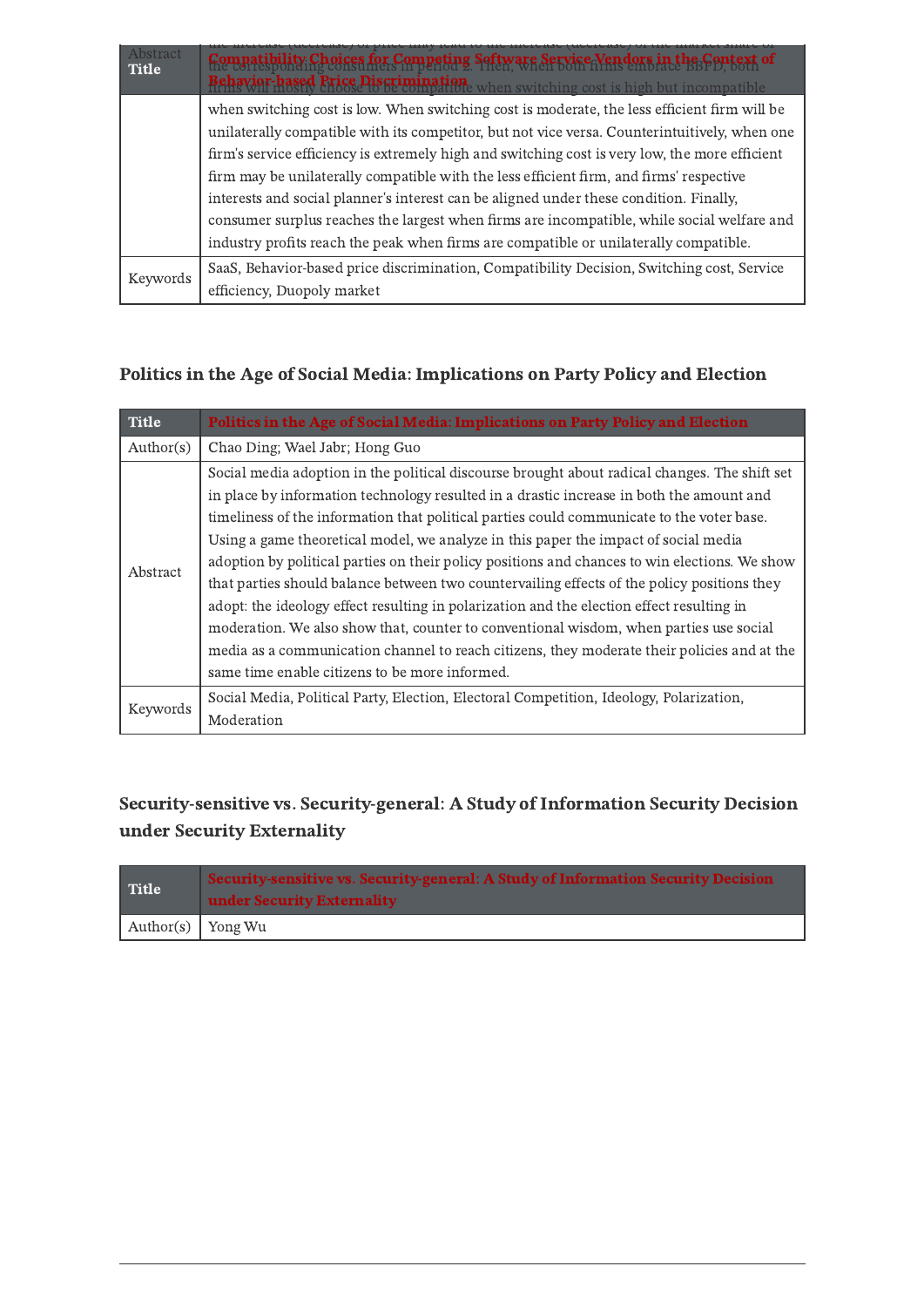| <b>Title</b> | Security-sensitive vs. Security-general: A Study of Information Security Decision<br>under Security Externality                                                                                                                                                                                                                                                                                                                                                                                                                                                                                                                                                                                                                                                                                                                                                                                                                                                                                                                                                                                                                                                                                                                                                                                                                                                                                                                                                                                                                                                                                                                                                                                                                                     |
|--------------|-----------------------------------------------------------------------------------------------------------------------------------------------------------------------------------------------------------------------------------------------------------------------------------------------------------------------------------------------------------------------------------------------------------------------------------------------------------------------------------------------------------------------------------------------------------------------------------------------------------------------------------------------------------------------------------------------------------------------------------------------------------------------------------------------------------------------------------------------------------------------------------------------------------------------------------------------------------------------------------------------------------------------------------------------------------------------------------------------------------------------------------------------------------------------------------------------------------------------------------------------------------------------------------------------------------------------------------------------------------------------------------------------------------------------------------------------------------------------------------------------------------------------------------------------------------------------------------------------------------------------------------------------------------------------------------------------------------------------------------------------------|
| Abstract     | The level of firms' information security investment has recently become a critical issue in<br>the management of IT infrastructure. The goal of security investment for security-sensitive<br>firms is to improve the survival probability as high as possible, while that for security-<br>general firms is to reduce the security loss as far as possible. This paper examines how<br>security-sensitive firms differ in timing of security investment from security-general firms,<br>characterizing how asset uncertainty, security externality, and environment riskiness<br>influence both security quality and investment timing. We find that a security-general firm<br>has an incentive to invest in security only when its asset value reaches a certain level, while<br>a security-sensitive firm always has an incentive to invest in security. Moreover, a higher<br>riskiness of the environment first enhances then suppresses a security-general firm's<br>incentive to invest in security, while always enhances that of a security-sensitive firm. A<br>higher riskiness of the environment deteriorates the security quality of a security-general<br>firm more quickly than that of a security-sensitive firm, and the impact of the riskiness of<br>the environment on the expected profit of a security-general firm is also significantly<br>different from that of a security-sensitive firm. Furthermore, we show that for either the<br>security-sensitive firm or the security-general firm, its own security investment decreases<br>with the security externality, while its aggregate security investment increases with the<br>security externality when the cost coefficient is low and decreases when it is high. |
| Keywords     | security investment, security-sensitive, security-general, security externality.                                                                                                                                                                                                                                                                                                                                                                                                                                                                                                                                                                                                                                                                                                                                                                                                                                                                                                                                                                                                                                                                                                                                                                                                                                                                                                                                                                                                                                                                                                                                                                                                                                                                    |

## An Economic Analysis of E-learning Business Model with Refund Policy

<span id="page-5-0"></span>

| <b>Title</b> | An Economic Analysis of E-learning Business Model with Refund Policy |
|--------------|----------------------------------------------------------------------|
|              | Author(s) Can Sun; Wanyi Chen                                        |

| Abstract | E-learning has become more and more popular. The e-learning material can be provided by         |
|----------|-------------------------------------------------------------------------------------------------|
|          | non-profit organizations or for-profit firms. We study a new business model that is currently   |
|          | employed. In the business model, learners subscribe to the firm's customized courses with       |
|          | subscription fee. Subscribers who accomplished the courses will be refunded. We compare         |
|          | the refund-policy policy with the subscription fee policy, and find that the refund policy can  |
|          | generate higher profit than the subscription fee case under certain conditions. We identify     |
|          | these conditions. Interestingly, we also find that when learners become more time-              |
|          | consistent, that is learners' short-term discount rate increases, firm's profit could decrease, |
|          | increase or first increase and then decrease. We compare the social welfare between the         |
|          | subscription fee case with the refund policy. We find the refund policy can lead to higher      |
|          | social welfare than the subscription case.                                                      |
| Keywords | e-learning, time-inconsistency, pricing, refund policy, subscription fee policy                 |

### <span id="page-5-1"></span>An Economic Analysis of Used Digital Consumer Electronics Trading with Privacy Concern

| Title | An Economic Analysis of Used Digital Consumer Electronics Trading with Privacy<br><b>Concern</b> |
|-------|--------------------------------------------------------------------------------------------------|
|       | Author(s) Shidao Geng; Wenli Li; Jingpei Ma; Cong Wang                                           |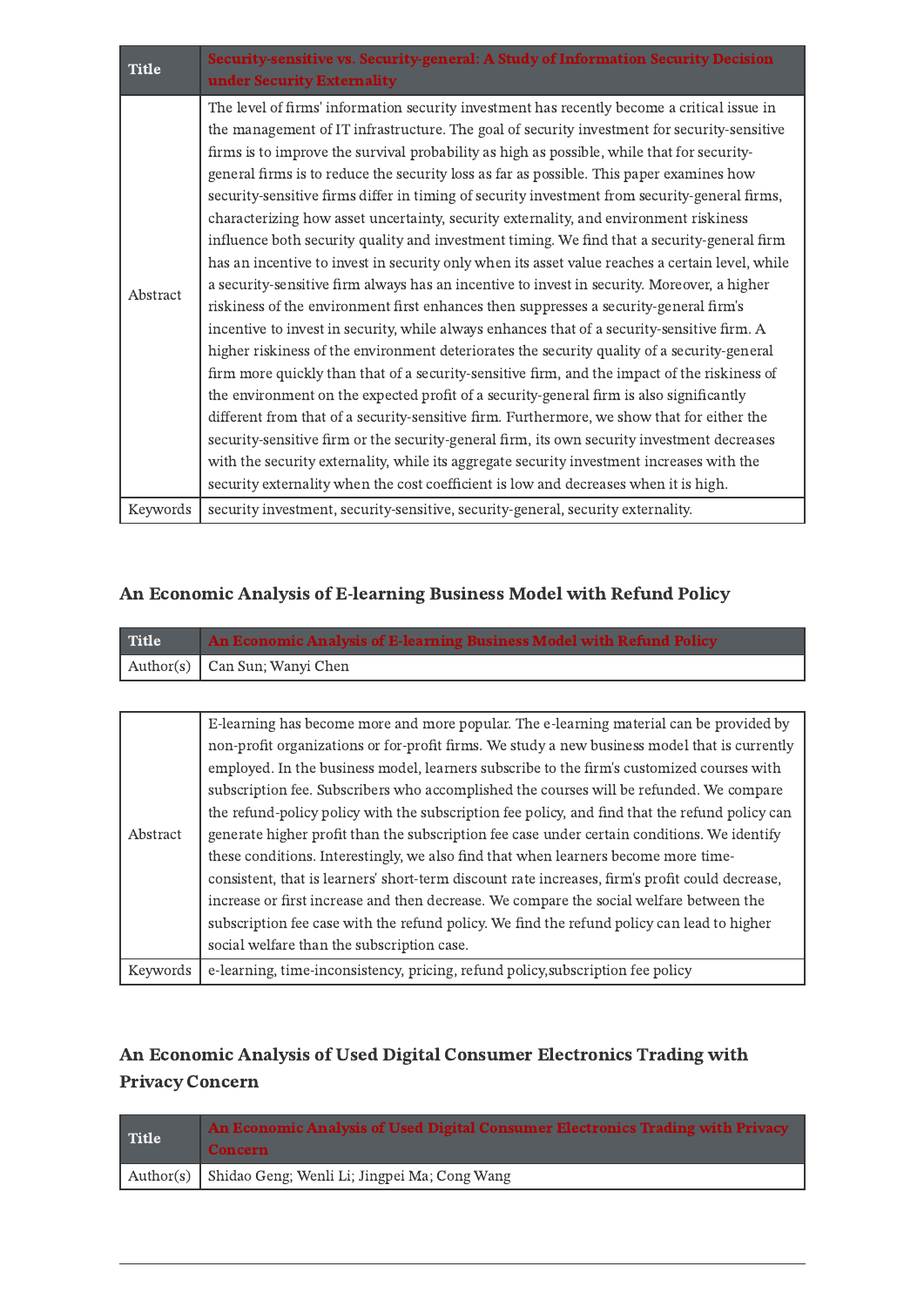| Abstract | Since used digital consumer electronics grow fast, it is very common that owners recycle<br>their used digital product to a professional electronic dealer. After refurbishing the used<br>product, the dealer resells this product with a higher retailing price. With the help of e-<br>commerce, nowadays owners could sell idle digital consumer electronic through an online<br>used product trading platform to a stranger directly. Since personal information existed in<br>the used digital product, owners could worry about their privacy leakage. We build an<br>economic model to describe the competition between the two used product trading<br>channels under privacy concern. Under the circumstance in which owner is more than<br>seeker, we get the closed-form expression of the optimal wholesale price, retailing price and<br>utility update degree in dealer channel, and the optimal retailing price of online trading<br>platform channel. It is interesting that the wholesale price which dealer offered to the<br>owner is decreased when the used product value increases. |
|----------|------------------------------------------------------------------------------------------------------------------------------------------------------------------------------------------------------------------------------------------------------------------------------------------------------------------------------------------------------------------------------------------------------------------------------------------------------------------------------------------------------------------------------------------------------------------------------------------------------------------------------------------------------------------------------------------------------------------------------------------------------------------------------------------------------------------------------------------------------------------------------------------------------------------------------------------------------------------------------------------------------------------------------------------------------------------------------------------------------------|
| Keywords | Privacy, Used Product Trading, Competition                                                                                                                                                                                                                                                                                                                                                                                                                                                                                                                                                                                                                                                                                                                                                                                                                                                                                                                                                                                                                                                                 |

#### <span id="page-6-0"></span>Porting or Not Porting? Availability of Exclusivity in the Digital Service Market

| <b>Title</b> | Porting or Not Porting? Availability of Exclusivity in the Digital Service Market                                                                                                                                                                                                                                                                                                                                                                                                                                                                                                                                                                                                                                                                                                                                                                                                                                                                                                                                                                                                                                                                                                                                                                                                                                                                                                                                                                                                                                                                                                                                                                          |
|--------------|------------------------------------------------------------------------------------------------------------------------------------------------------------------------------------------------------------------------------------------------------------------------------------------------------------------------------------------------------------------------------------------------------------------------------------------------------------------------------------------------------------------------------------------------------------------------------------------------------------------------------------------------------------------------------------------------------------------------------------------------------------------------------------------------------------------------------------------------------------------------------------------------------------------------------------------------------------------------------------------------------------------------------------------------------------------------------------------------------------------------------------------------------------------------------------------------------------------------------------------------------------------------------------------------------------------------------------------------------------------------------------------------------------------------------------------------------------------------------------------------------------------------------------------------------------------------------------------------------------------------------------------------------------|
| Author(s)    | Yu-Chen Yang; Hao Ying; Yong Jin; Hong Guo                                                                                                                                                                                                                                                                                                                                                                                                                                                                                                                                                                                                                                                                                                                                                                                                                                                                                                                                                                                                                                                                                                                                                                                                                                                                                                                                                                                                                                                                                                                                                                                                                 |
| Abstract     | The digital service market becomes enormous and continues growing, while mobile games<br>dominate the mobile app market and contribute over half of the mobile app revenues. In the<br>digital service market, the platforms, such as Netflix, Steam etc., would like to cooperate<br>with the digital service developers to have the software exclusively stay at their own<br>platforms to entice more consumer demands and obtain more profits. For example, the<br>game developer "Electronic Arts" agrees to offer Apple iOS a two-month exclusive window<br>for the well-known mobile game "Plants vs. Zombies 2". The benefits of the exclusivity to<br>the platforms and digital service developers are unclear and not studies in the extant<br>literature. We develop an analytical model of digital service profits to examine the optimal<br>exclusive duration for platforms and digital service developers. Our result shows that<br>platforms prefer making an exclusive deal while developer prefers staying across different<br>platforms. Platforms and developers have the totally different preferences for the exclusive<br>duration, but digital service can only be sold on a platform or platforms with the agreement<br>for the duration of the exclusive deal. Platforms and developers are two decision makers in<br>the exclusive-duration game. We further explore the strategies for platforms and digital<br>service developers in the simultaneous game and sequential games. We find that both<br>platforms and developers prefer to lead the game, because the game leader can obtain<br>maximum profit among all games. |
| Keywords     | Digital service platform, exclusivity, two-sided market, network externalities                                                                                                                                                                                                                                                                                                                                                                                                                                                                                                                                                                                                                                                                                                                                                                                                                                                                                                                                                                                                                                                                                                                                                                                                                                                                                                                                                                                                                                                                                                                                                                             |

#### <span id="page-6-1"></span>Supply Chain Transparency in the Blockchain Era: An Economic Analysis of Competitive Implications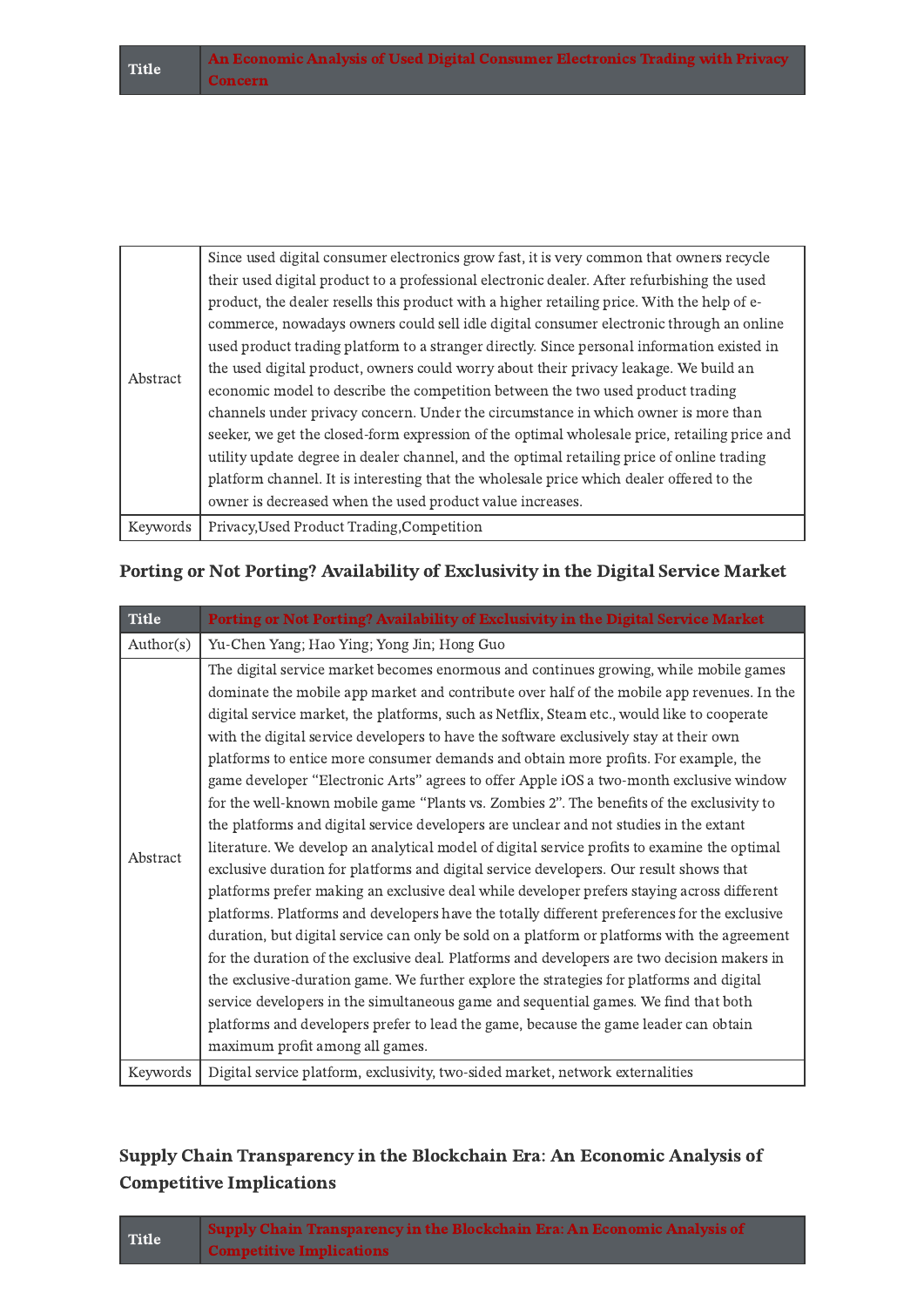|          | With the rapid evolvement of information technology, such as Blockchain, the demand for       |
|----------|-----------------------------------------------------------------------------------------------|
|          | supply chain transparency is becoming more and more strong. It is crucial for the firms to    |
|          | be clear about both informational and operational consequences of whether making its          |
|          | supply chain transparency, since the revelation of supplier information may lead to           |
|          | switching supplier of the competitor. On the other hand, doubtlessly, information             |
|          | asymmetry always exists between upstream and downstream of a supply chain. We want to         |
|          | explore the rationale of supplier information revelation under above distinguishing           |
|          | characteristics of competing supply chains in the Blockchain Era. Information is modeled      |
|          | along two dimensions in our model where each of the competing chains consists of one          |
| Abstract | supplier and one manufacturer: internal information on supplier's production yield and        |
|          | external information on supplier's production cost. We find that the revelation of the        |
|          | supplier (cost) information generates information leakage effect, common supplier effect of   |
|          | internal information and cost reduction effect; the manufacturer's decision on disclosing its |
|          | supplier or not depends on the trade-offs between these effects and the interplay is          |
|          | moderated by the supplier switching cost. Our results show that when the supplier             |
|          | switching cost is high, the revelation of supplier information benefits the manufacturers     |
|          | through the information leakage effect alone. When the supplier switching cost becomes        |
|          | low, the manufacturer may still prefer the revelation and choose to switch to the             |
|          | competitor's supplier if his own one is cost-disadvantaged or keep the supplier information   |
|          | private.                                                                                      |
|          | blockchain, information transparency, asymmetric information, supply yield, supply chain      |
| Keywords | competition, supplier switching                                                               |

#### <span id="page-7-0"></span>Seeding and Selling Network Goods: A Channel Coordination Perspective

| <b>Title</b> | Seeding and Selling Network Goods: A Channel Coordination Perspective                                                                                                                                                                                                                                                                                                                                                                                                                                                                                                                                                                                                                                                                                                                                                                                                                                                                                               |
|--------------|---------------------------------------------------------------------------------------------------------------------------------------------------------------------------------------------------------------------------------------------------------------------------------------------------------------------------------------------------------------------------------------------------------------------------------------------------------------------------------------------------------------------------------------------------------------------------------------------------------------------------------------------------------------------------------------------------------------------------------------------------------------------------------------------------------------------------------------------------------------------------------------------------------------------------------------------------------------------|
| Author(s)    | Zhuoran Lu; Yifan Dou; D.J. Wu; Jian chen                                                                                                                                                                                                                                                                                                                                                                                                                                                                                                                                                                                                                                                                                                                                                                                                                                                                                                                           |
| Abstract     | The ubiquitous smart technology has blurred the boundary between the hardware and<br>software. It changes not only the manufacturer's cost structure and production process, but<br>also the way consumers use the product. This paper makes a first attempt in a channel<br>context to study the management strategies (i.e., seeding and pricing) for the smart product.<br>Our game-theoretic model captures two immediate effects of the smart technology:<br>diminishing marginal production cost, and increasing network effects among consumers.<br>We show that both effects play a nontrivial role. Specifically, we find that the double-<br>marginalization effects could be fully internalized under retailer seeding, and the subgame<br>perfect Nash equilibrium of the general seeding is a bang-bang-type equilibrium. It implies<br>that the channel of smart product could be self-organized to eliminate the double-<br>marginalization effects. |
| Keywords     | seeding, network goods, channel coordination                                                                                                                                                                                                                                                                                                                                                                                                                                                                                                                                                                                                                                                                                                                                                                                                                                                                                                                        |

#### <span id="page-7-1"></span>Do You Have a Room for Us in Your IT? An Economic Analysis of Shared IT Services and Implications for IT Industries

| <b>Title</b> | Do You Have a Room for Us in Your IT? An Economic Analysis of Shared IT |
|--------------|-------------------------------------------------------------------------|
|              | <b>Services and Implications for IT Industries</b>                      |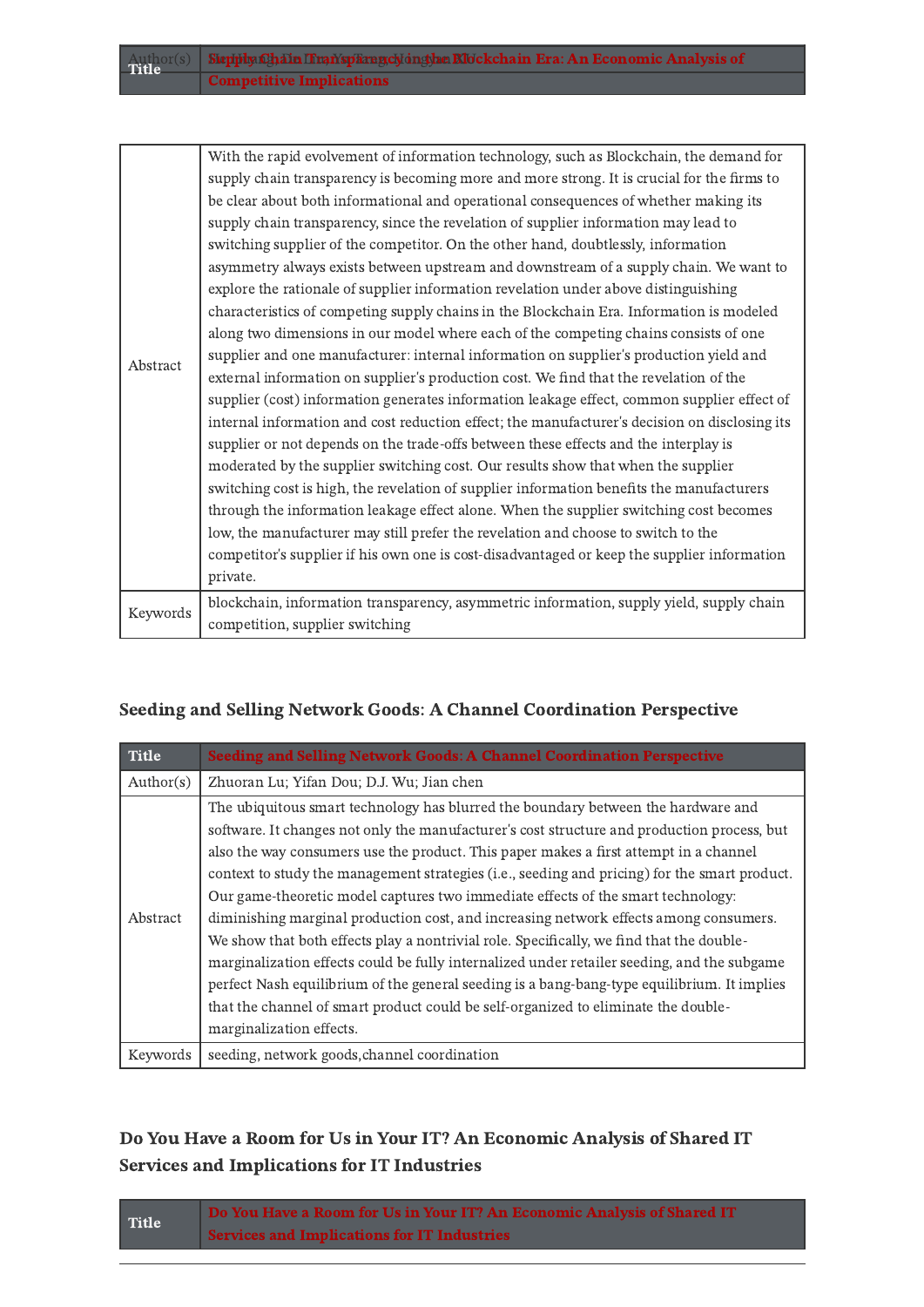| <b>Title</b> | Do You Have a Room for Us in Your IT? An Economic Analysis of Shared IT<br><b>Services and Implications for IT Industries</b>                                                                                                                                                                                                                                                                                                                                                                                                                                                                                                                                                                                                                                                                                                                                                                                                                                                                                                                                                                                                                                                                                                                                                                                                                                                                                                                                                                                                                                                                                                                                                                                         |
|--------------|-----------------------------------------------------------------------------------------------------------------------------------------------------------------------------------------------------------------------------------------------------------------------------------------------------------------------------------------------------------------------------------------------------------------------------------------------------------------------------------------------------------------------------------------------------------------------------------------------------------------------------------------------------------------------------------------------------------------------------------------------------------------------------------------------------------------------------------------------------------------------------------------------------------------------------------------------------------------------------------------------------------------------------------------------------------------------------------------------------------------------------------------------------------------------------------------------------------------------------------------------------------------------------------------------------------------------------------------------------------------------------------------------------------------------------------------------------------------------------------------------------------------------------------------------------------------------------------------------------------------------------------------------------------------------------------------------------------------------|
| Author(s)    | Min Chen; Min-Seok Pang; Subodha Kumar                                                                                                                                                                                                                                                                                                                                                                                                                                                                                                                                                                                                                                                                                                                                                                                                                                                                                                                                                                                                                                                                                                                                                                                                                                                                                                                                                                                                                                                                                                                                                                                                                                                                                |
| Abstract     | In this study, we develop a game-theoretic model to analyze the governments' decision to<br>share IT services and understand how the introduction of shared services transforms the<br>strategic interactions between the governments and the vendor. We study three common<br>regimes used in the adoption of shared IT services: (i) a cost-sharing regime where costs are<br>split proportionally, (ii) a profit-center regime where one government charges a surplus-<br>maximization price to the other, and (iii) a coordination regime where governments<br>coordinate their decisions to maximize aggregate surplus. Our analyses generate several<br>intriguing findings. First, although charging a surplus-maximizing price seems to be a<br>lucrative option, we find that a government does not always benefit by acting as a profit<br>center. Second, the cost-sharing regime does not always incentivize the shared service<br>adoption despite being often viewed as a fairer and more convenient arrangement. Third,<br>we find that there can be significant under-utilization of shared services in the absence of<br>proper coordination, in a sense that the governments may choose not to share their IT<br>services even if doing so would increase their aggregate surplus. Lastly, even though<br>coordination promotes the adoption of shared IT services, it can sometimes be inefficient<br>from the social welfare's perspective because the increase in governments' surplus can be<br>outweighed by the decrease in the vendor's profit. We also present a range of extensions to<br>our model to show that our main takeaways carry over when some model assumptions are<br>relaxed. |
| Keywords     | Shared IT Service, Outsourcing, Governments, Economies of Scale, Social Welfare, Game<br>Theory                                                                                                                                                                                                                                                                                                                                                                                                                                                                                                                                                                                                                                                                                                                                                                                                                                                                                                                                                                                                                                                                                                                                                                                                                                                                                                                                                                                                                                                                                                                                                                                                                       |

## Incentivizing Upstream Information Sharing in a Make-to-Order Supply Chain

<span id="page-8-0"></span>

| <b>Title</b> | <b>Incentivizing Upstream Information Sharing in a Make-to-Order Supply Chain</b>              |
|--------------|------------------------------------------------------------------------------------------------|
| Author(s)    | Jian (Ray) Zhang, Barrie R Nault                                                               |
|              | We study a two-echelon make-to-order (MTO) supply chain that includes a manufacturer           |
|              | and its supplier, which are MTO firms that deliver customized orders. When a customer          |
|              | places an order to the manufacturer, the manufacturer places a corresponding order to the      |
|              | supplier, and each echelon responds in turn with a customized delivery. We characterize the    |
|              | customization as delivery preferences, and each firm has an ideal delivery preference - their  |
|              | minimum cost of satisfying the order - that varies randomly based on unobservable factors.     |
|              | For a given order, the manufacturer's cost depends on the gap between the ideal delivery       |
|              | preferences, and the supplier can reduce the gap by adjusting its delivery at a cost. We study |
|              | how sharing the manufacturer's ideal delivery preference upstream through inter-               |
|              | organizational systems impacts each firm's pricing and profit, and the supply chain's profit.  |
|              | In our MTO supply chain, the manufacturer has an incentive to share information upstream       |
|              | if the variability of the ideal delivery preferences gap and the supplier's cost of delivery   |
|              | adjustment are low enough. When the manufacturer does not have an incentive to share           |
|              | information upstream, the supplier can commit to a price ceiling or a subsidy to the           |
|              | manufacturer to provide the incentive. Committing to a price ceiling is a better strategy for  |
|              | the supplier and the supply chain. We study a two-echelon make-to-order (MTO) supply           |
| Abstract     | chain that includes a manufacturer and its supplier, which are MTO firms that deliver          |
|              | customized orders. When a customer places an order to the manufacturer, the manufacturer       |
|              | places a corresponding order to the supplier, and each echelon responds in turn with a         |
|              | customized delivery. Each firm has a delivery preference -- the delivery minimizing the cost   |
|              | of satisfying the order -- that varies randomly based on unobservable factors. For a given     |
|              | order, the supplier can adjust its delivery to satisfy the manufacturer's delivery preference  |
|              | based on its own delivery preference and the available information about the                   |